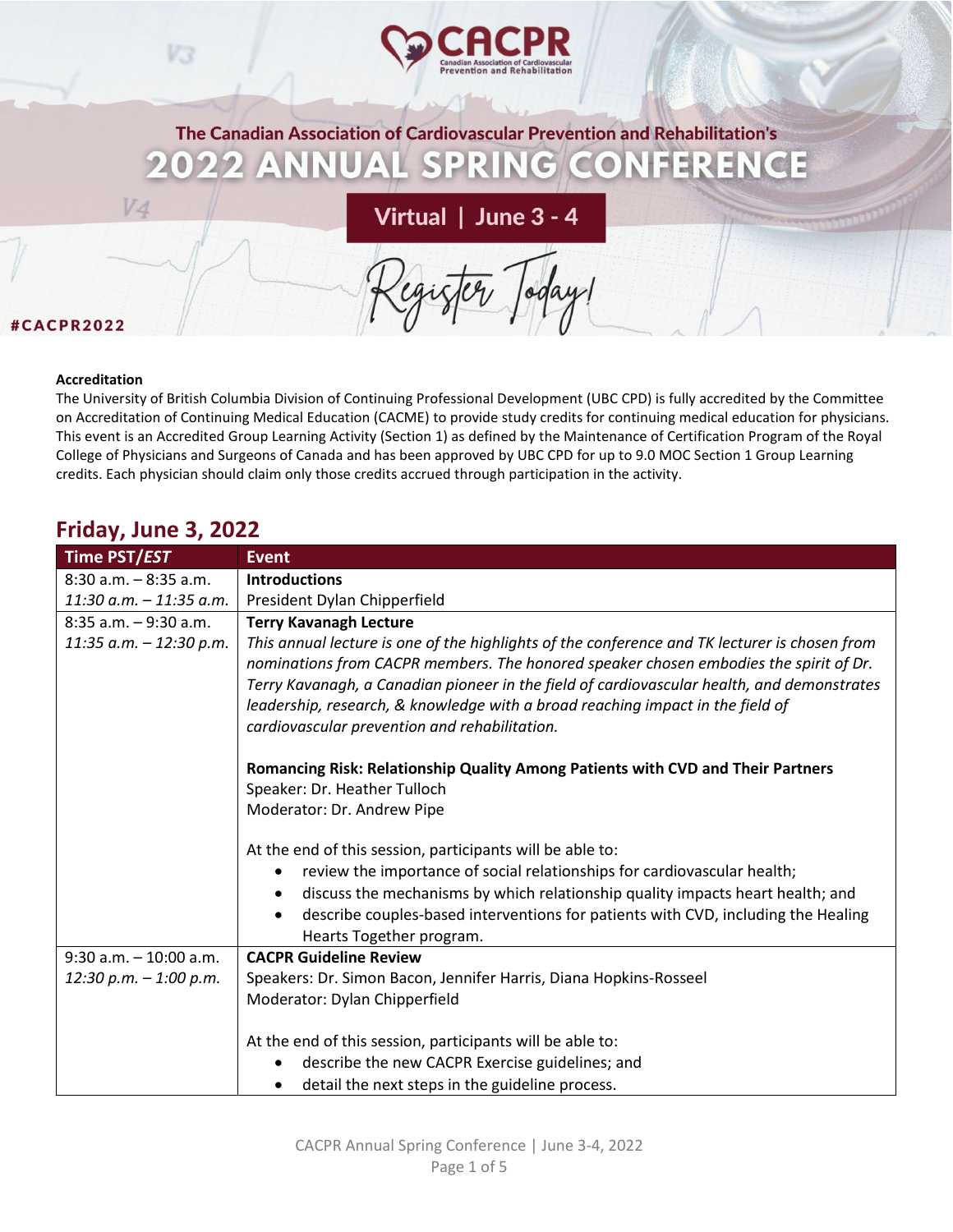| $10:00$ a.m. $-10:30$ a.m. | Long Term Effects of COVID-19                                                                                                   |
|----------------------------|---------------------------------------------------------------------------------------------------------------------------------|
| 1:00 p.m. $-$ 1:30 p.m.    | Speakers: Dr. Simon Bacon, Dr. Vincent Gosselin Boucher                                                                         |
|                            | Moderator: Dylan Chipperfield                                                                                                   |
|                            |                                                                                                                                 |
|                            | At the end of this session, participants will be able to:                                                                       |
|                            | detail the prevalence of Long COVID in Canada; and                                                                              |
|                            | describe the potential impacts of Long COVID on exercise and medical seeking                                                    |
|                            | behaviours.                                                                                                                     |
| 10:30 a.m. - 10:45 a.m.    | <b>Break</b>                                                                                                                    |
| 1:30 p.m. $-$ 1:45 p.m.    |                                                                                                                                 |
| 10:45 a.m. - 11:45 a.m.    | Promoting Adherence, Preventing Resistance to Behaviour Change                                                                  |
| 1:45 p.m. $-$ 2:45 p.m.    | Speakers: Dr. Mary Jung                                                                                                         |
|                            | Moderator: Dr. Colin Yeung                                                                                                      |
|                            | At the end of this session, participants will be able to:                                                                       |
|                            | describe factors that promote adherence to healthful lifestyle changes; and                                                     |
|                            | identify barriers to behaviour change and strategies to prevent resistance to<br>$\bullet$                                      |
|                            | change.                                                                                                                         |
| 11:45 a.m. - 12:45 p.m.    | What is High-intensity Interval Training (HIIT) and Can it Work for Clinical Populations?                                       |
| $2:45 p.m. - 3:45 p.m.$    | Speaker: Dr. Jonathan Little                                                                                                    |
|                            | Moderator: Dr. Colin Yeung                                                                                                      |
|                            |                                                                                                                                 |
|                            | At the end of this session, participants will be able to:<br>define high-intensity interval training (HIIT);                    |
|                            | $\bullet$                                                                                                                       |
|                            | describe the evidence supporting the potential application of HIIT in cardiac<br>$\bullet$<br>rehabilitation and heart failure; |
|                            |                                                                                                                                 |
|                            | explain why HIIT can be an effective exercise strategy; and                                                                     |
|                            | evaluate the potential clinical application of different types of HIIT.                                                         |
|                            | New Concepts and Applications of High-intensity Interval Training (HIIT) for                                                    |
|                            | <b>Cardiometabolic Disease Prevention</b>                                                                                       |
|                            | Speaker: Dr. Jenna Gillen                                                                                                       |
|                            |                                                                                                                                 |
|                            | At the end of this session, participants will be able to:                                                                       |
|                            | describe the evidence supporting the application of HIIT to improve insulin                                                     |
|                            | sensitivity and glycemic control;                                                                                               |
|                            | explain how nutrition around exercise can influence the glycemic benefits of HIIT;                                              |
|                            | and                                                                                                                             |
|                            | explain novel types of interval training that can improve health and fitness with                                               |
|                            | limited to no exercise equipment.                                                                                               |
| 12:45 p.m. $-$ 1:45 p.m.   | <b>CACPR Annual General Meeting (Members Only)</b>                                                                              |
| $3:45 p.m. - 4:45 p.m.$    |                                                                                                                                 |
| 1:45 p.m. $-$ 2:45 p.m.    | <b>CACPR Trainee Mentorship Satellite Session (not accredited)</b>                                                              |
| 4:45 p.m. $-5:45$ p.m.     | Moderator: Dr. Colin Yeung                                                                                                      |
|                            |                                                                                                                                 |
|                            | The CACPR is excited to newly offer this session for trainees, students, and those who may                                      |
|                            | be considered new or early career in the field of cardiovascular prevention and                                                 |
|                            | rehabilitation. For attendees, this session will provide career insight and opportunity to                                      |
|                            | engage with experienced clinicians representing multiple disciplines from across Canada.                                        |
|                            | Panel speakers will discuss working in their respective fields and explore mentorship                                           |
|                            | opportunities.                                                                                                                  |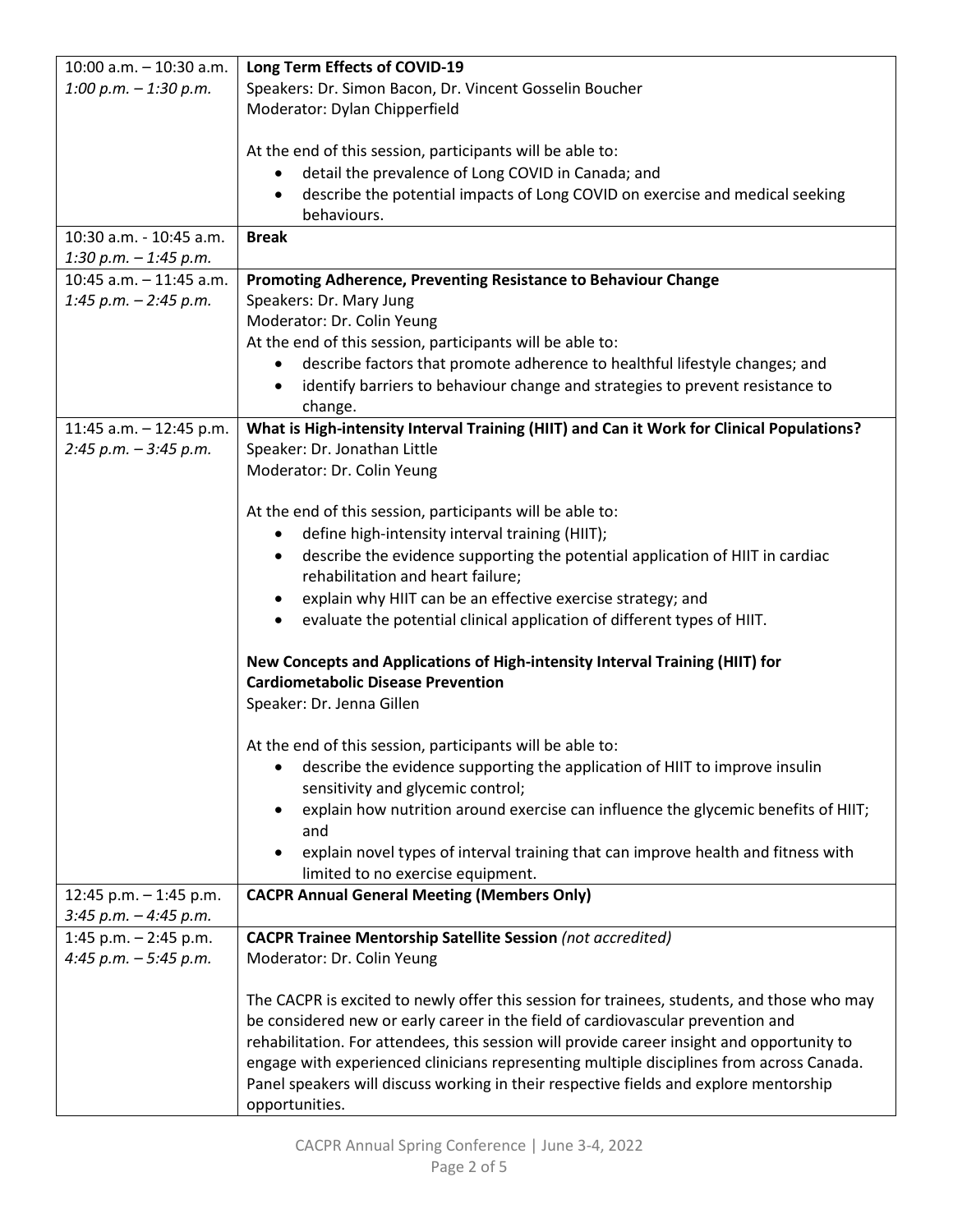# **Saturday, June 4, 2022**

| Time (PST)                 | <b>Event</b>                                                                                                                                                                           |
|----------------------------|----------------------------------------------------------------------------------------------------------------------------------------------------------------------------------------|
| $9:00$ a.m. $-9:05$ a.m.   | <b>Introductions</b>                                                                                                                                                                   |
| 12:00 p.m. - 12:05 p.m.    | <b>Tracy Selway</b>                                                                                                                                                                    |
|                            |                                                                                                                                                                                        |
| 9:05 a.m. -10:00 a.m.      | <b>Sleep &amp; Heart Health</b>                                                                                                                                                        |
| $12:05 p.m. - 1:00 p.m.$   | Speaker: Dr. Ron Cridland                                                                                                                                                              |
|                            | <b>Moderator: Tracy Selway</b>                                                                                                                                                         |
|                            | At the end of this session, participants will be able to:<br>recognize the importance of sleep on health and the significant contribution of                                           |
|                            | sleep disorders to disease;                                                                                                                                                            |
|                            | discuss the high prevalence and large spectrum of sleep disorders in the general<br>$\bullet$<br>population, and in particular, the population of patients they see on a regular basis |
|                            | and how this affects the conditions they are attempting to treat;                                                                                                                      |
|                            | implement a "Sleep Disorder Diagnostic Tool" that can be used to help organize                                                                                                         |
|                            | their understanding of sleep disorders; and                                                                                                                                            |
|                            | identify up to 4 essential habits to optimize sleep quality and quantity.                                                                                                              |
|                            |                                                                                                                                                                                        |
| 10:00 a.m. - 10:30 a.m.    | <b>Subclinical Atrial Fibrillation &amp; Monitoring</b>                                                                                                                                |
| 1:00 p.m. $-$ 1:30 p.m.    | Speaker: Dr. Kevin Pistawka                                                                                                                                                            |
|                            | Moderator: Tracy Selway                                                                                                                                                                |
|                            | At the end of this session, participants will be able to:                                                                                                                              |
|                            | define SCAF & associated risks;                                                                                                                                                        |
|                            | explore validity/utility of various monitors in detection of SCAF; and<br>$\bullet$                                                                                                    |
|                            | recognize the controversy regarding the treatment of SCAF.                                                                                                                             |
| 10:30 a.m. - 11:30 a.m.    | Clinical Experiences & Patient Perspective at the Vancouver Coastal SCAD Clinic                                                                                                        |
| 1:30 p.m. $-$ 2:30 p.m.    | Speakers: SCAD Clinic, Dr. Jackie Saw, Taira Birnie, Alison Hill                                                                                                                       |
|                            | <b>Moderator: Diamond Fernandes</b>                                                                                                                                                    |
|                            |                                                                                                                                                                                        |
|                            | At the end of this session, participants will be able to:                                                                                                                              |
|                            | recognize and identify SCAD specific considerations for cardiac rehabilitation,                                                                                                        |
|                            | including return to physical activity and exercise post SCAD;                                                                                                                          |
|                            | consider use of virtual resources as opportunities to connect and engage with SCAD<br>clients; and                                                                                     |
|                            | discuss for return to physical activity and exercise advice for clients post SCAD, and                                                                                                 |
|                            | recognize educational resources on SCAD.                                                                                                                                               |
| $11:30$ a.m. $-11:45$ a.m. | <b>Break</b>                                                                                                                                                                           |
| $2:30 p.m. - 2:45 p.m.$    |                                                                                                                                                                                        |
| 11:45 a.m. $-$ 12:30 p.m.  | Towards an Environment of Cultural Safety, Anti-racism & Trustworthiness: Unlearning                                                                                                   |
| $2:45 p.m. - 3:30 p.m.$    | and Undoing Systemic White Supremacy and Racism Within the OPHO                                                                                                                        |
|                            | Speaker: Dr. Daniele Behn Smith                                                                                                                                                        |
|                            | Moderator: Diamond Fernandes                                                                                                                                                           |
|                            |                                                                                                                                                                                        |
|                            | At the end of this session, participants will be able to:                                                                                                                              |
|                            | list Foundational Commitments to Reconciliation;                                                                                                                                       |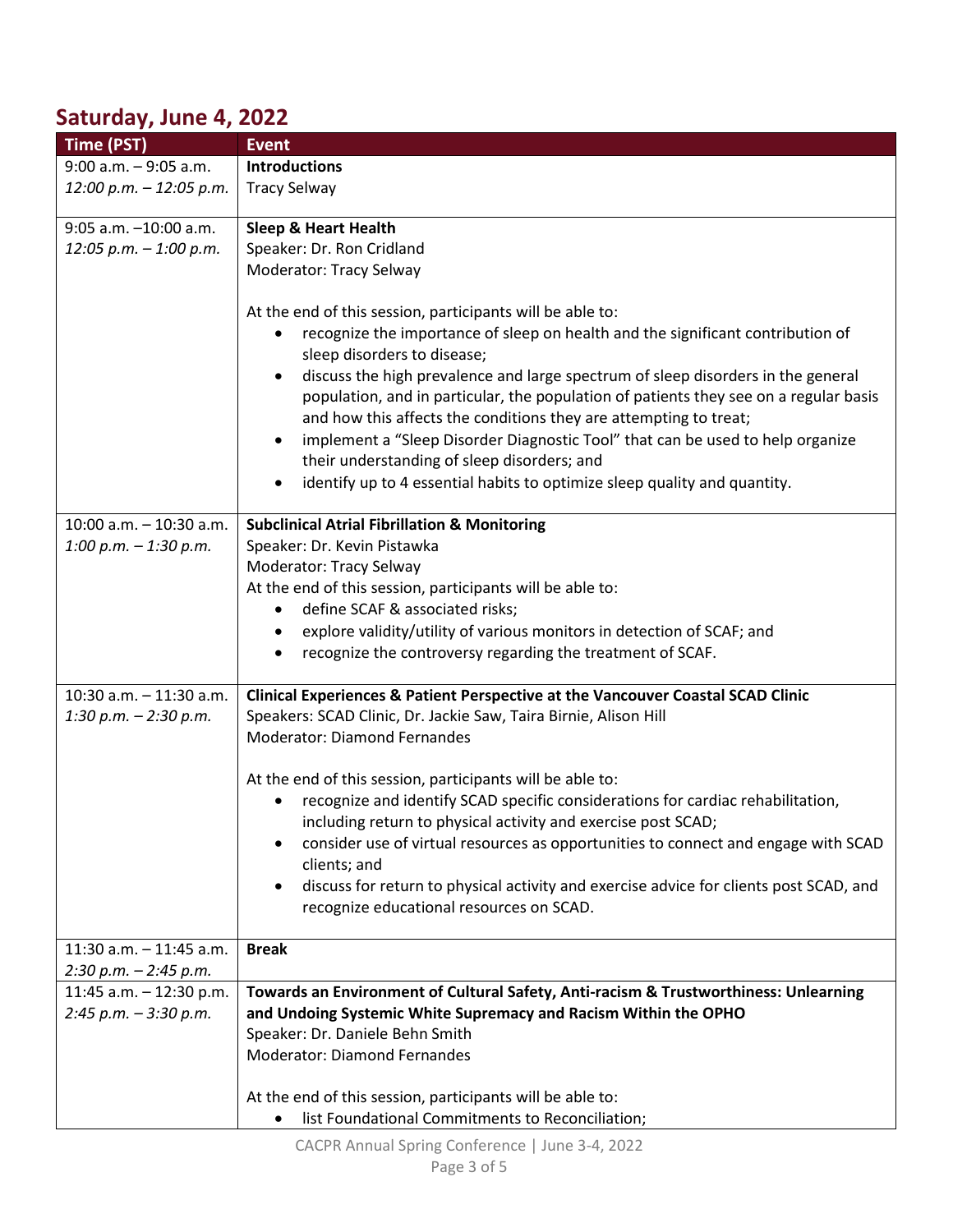|                          | describe a methodological framework for unlearning and undoing systemic white<br>$\bullet$<br>supremacy and racism in public health organizations; and<br>identify the ways in which they are upholding or undermining these foundational<br>$\bullet$<br>commitments in their spheres of influence. |
|--------------------------|------------------------------------------------------------------------------------------------------------------------------------------------------------------------------------------------------------------------------------------------------------------------------------------------------|
| 12:30 p.m. $-1:00$ p.m.  | <b>Break</b>                                                                                                                                                                                                                                                                                         |
| $3:30 p.m. - 4:00 p.m.$  |                                                                                                                                                                                                                                                                                                      |
| 1:00 p.m. $-$ 1:45 p.m.  | Management of Heart Failure, Advanced Care Planning & MAID                                                                                                                                                                                                                                           |
| 4:00 p.m. $-$ 4:45 p.m.  | Speaker: Pamela Luehr                                                                                                                                                                                                                                                                                |
|                          | Moderator: Gordon Fogg                                                                                                                                                                                                                                                                               |
|                          | At the end of this session, participants will be able to:                                                                                                                                                                                                                                            |
|                          | identify advances in heart failure management;                                                                                                                                                                                                                                                       |
|                          | describe components of advanced care planning; and                                                                                                                                                                                                                                                   |
|                          | explore current use of MAID program in end stage cardiac care.                                                                                                                                                                                                                                       |
|                          |                                                                                                                                                                                                                                                                                                      |
| 1:45 p.m. $-$ 2:30 p.m.  | 2022 Hypertension Highlights                                                                                                                                                                                                                                                                         |
| 4:45 p.m. - 5:30 p.m.    | Speaker: Dr. Kathryn Brown                                                                                                                                                                                                                                                                           |
|                          | Moderator: Gordon Fogg                                                                                                                                                                                                                                                                               |
|                          |                                                                                                                                                                                                                                                                                                      |
|                          | At the end of this session, participants will be able to:                                                                                                                                                                                                                                            |
|                          | identify methods & cut off values for the diagnosis of hypertension;                                                                                                                                                                                                                                 |
|                          | implement evidence based targets for blood pressure management; and                                                                                                                                                                                                                                  |
|                          | integrate guidelines for hypertension management including:                                                                                                                                                                                                                                          |
|                          | Choosing agents & titration of medical therapy                                                                                                                                                                                                                                                       |
|                          | Duration of medical therapy & addressing barriers                                                                                                                                                                                                                                                    |
|                          | Invasive or procedural therapeutic options.                                                                                                                                                                                                                                                          |
|                          |                                                                                                                                                                                                                                                                                                      |
| $2:30$ p.m. $-3:15$ p.m. | <b>Cannabis Use and Impact on Cardiovascular Health</b>                                                                                                                                                                                                                                              |
| 5:30 p.m. $-6:15$ p.m.   | Speaker: Michelle St. Pierre, PHD candidate                                                                                                                                                                                                                                                          |
|                          | Moderator: Gordon Fogg                                                                                                                                                                                                                                                                               |
|                          | At the end of this session, participants will be able to:                                                                                                                                                                                                                                            |
|                          | describe the use of cannabis in chronic disease management;                                                                                                                                                                                                                                          |
|                          | recognize the risk and benefits of cannabis use on CVD health; and                                                                                                                                                                                                                                   |
|                          | identify future directions in cannabis research and chronic disease management.                                                                                                                                                                                                                      |
|                          |                                                                                                                                                                                                                                                                                                      |
| $3:15$ p.m. $-3:30$ p.m. | <b>Adjournment/Closing Remarks</b>                                                                                                                                                                                                                                                                   |
| $6:15$ p.m. $-6:30$ p.m. | Diamond Fernandes & Spring Conference Co-chairs                                                                                                                                                                                                                                                      |
|                          |                                                                                                                                                                                                                                                                                                      |